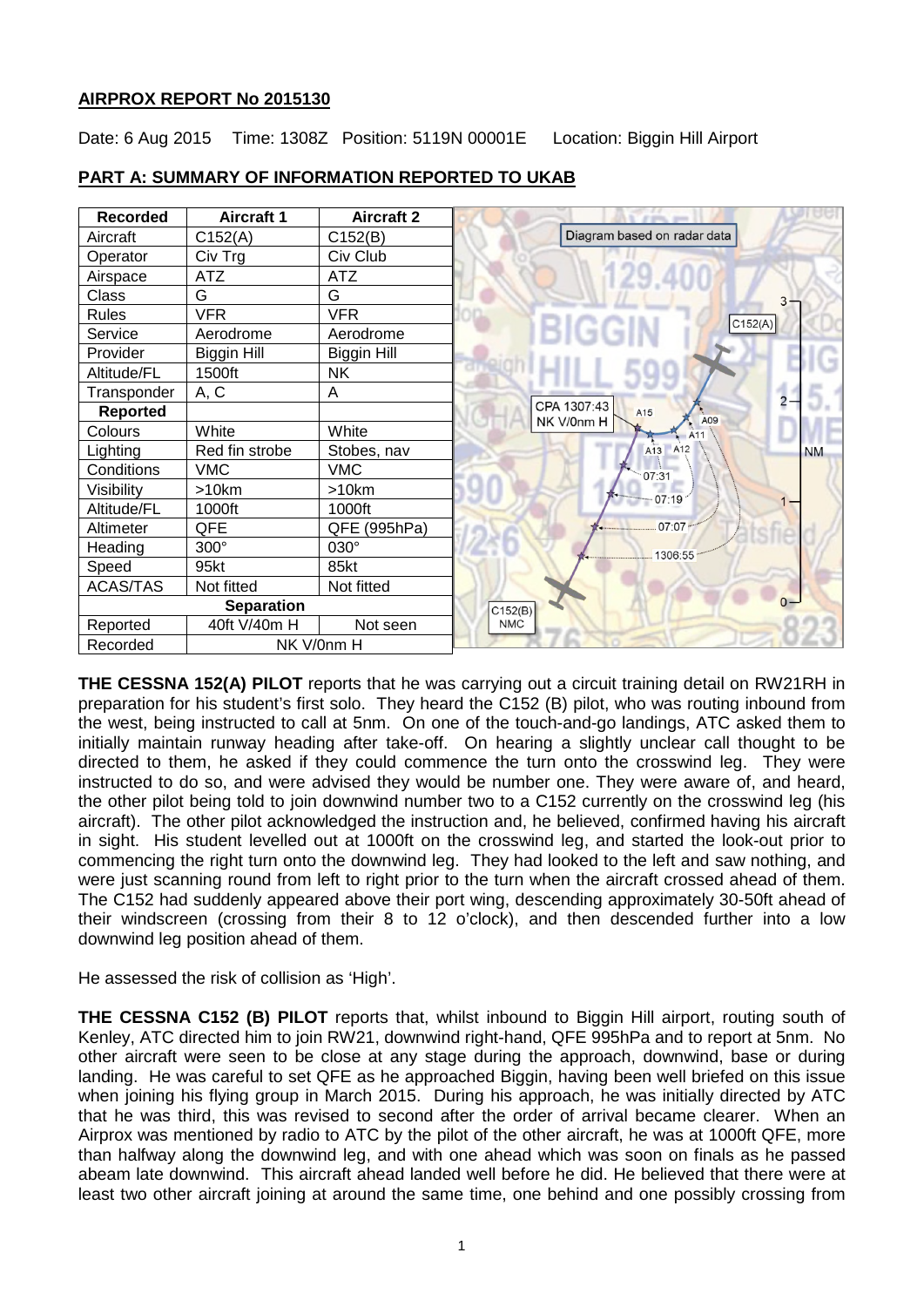the deadside. Appreciating the need to keep a good look-out, and though no other aircraft were seen nearby at any point, he opined that an aircraft behind him on the downwind leg or joining behind would be expected to give way, as would an aircraft joining from deadside. Nevertheless the requirement for VFR to de-conflict with other VFR aircraft was clearly understood and a good lookout was maintained for this reason.

He assessed the risk of collision as 'Low'.

#### **Factual Background**

The weather at Biggin Hill was recorded as follows:

EGKB061250 20011KT 170V250 9999 SCT025 20/13 Q1014=

#### **Analysis and Investigation**

### **CAA ATSI**

A C152 (A) pilot was flying VFR and operating in the right-hand circuit for RW21 at Biggin Hill. The C152 (B) pilot was operating VFR and was approaching Biggin Hill from the southwest.

At 1305:45 the C152(B) pilot reported (as previously instructed) at 5nm from Biggin Hill. At that time the C152(A) pilot was on final approach for RW21 and was told to continue approach as there was another aircraft (C), an unknown type, ahead for departure.

At 1306:08 the pilot of the departing aircraft (C) was issued with Traffic Information on the arriving C152(B) and reciprocal Traffic Information was passed to the C152(B) pilot.

At 1306:24 (on completion of the touch and go) the C152(A) pilot was instructed to continue on the runway heading and given Traffic Information about the inbound C152(B). At 1307:01, the C152(A) pilot was instructed to turn crosswind, Figure 1.



Figure 1: Swanwick MRT at 1307:01

At 1307:15 the pilot of aircraft (C) reported sighting the C152(B) on the port side. The controller took this call as having come from the C152(B) pilot, whom he thought was referring to sighting the C152(A). He instructed the C152(B) pilot to follow the traffic ahead and join downwind. The C152(B) pilot acknowledged this instruction. However, it was the pilot in aircraft (C) that had reported the C152(B) in sight and not the C152(B) pilot reporting the C152(A) in sight. The C152(B) and aircraft (C) had similar sounding callsigns but did not need special differentation.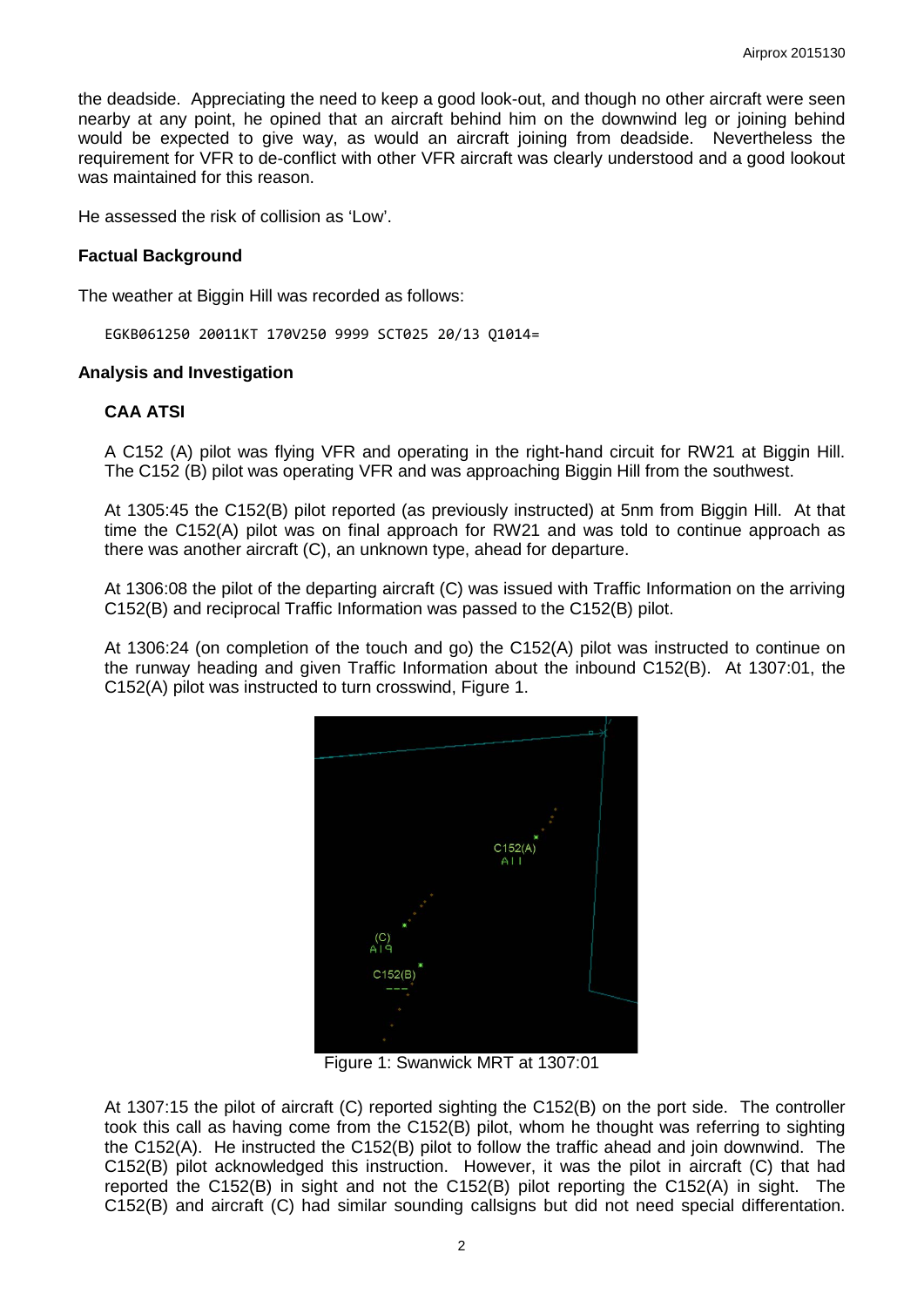Content that the C152(B) pilot was visual with the C152(A) the controller continued with other traffic. CPA occurred at 1307:42, Figure 2.



Figure 2: Swanwick MRT at 1307:42

Note: there appears to be a similar misunderstanding in the C152(A) pilot report as that made by the controller that when the pilot of aircraft (C) reported the C152(B) in sight this was the C152(B) pilot calling visual with C152(A).

Under an Aerodrome Control Service the controller is responsible for issuing instructions to aircraft under its control to achieve a safe, orderly and expeditious flow of air traffic with the objective of preventing collisions between aircraft flying in, and in the vicinity of the ATZ and also aircraft taking off and landing. However, Aerodrome Control is not solely responsible for the prevention of collisions as pilots must also fulfil their own responsibilities in accordance with the Rules of the  $Air<sup>1</sup>$  $Air<sup>1</sup>$  $Air<sup>1</sup>$ .

### **UKAB Secretariat**

The C152 (A) and C152 (B) pilots shared an equal responsibility for collision avoidance and not to operate in such proximity to other aircraft as to create a collision hazard<sup>[2](#page-2-1)</sup>. An aircraft operated on or in the vicinity of an aerodrome shall conform with or avoid the pattern of traffic formed by other aircraft in operation<sup>[3](#page-2-2)</sup>.

#### **Summary**

An Airprox was reported when C152 (A) and C152 (B) flew into proximity at 1308 on Thursday  $6<sup>th</sup>$ August 2015 inside the Biggin Hill ATZ. Both pilots were operating under VFR in VMC, in receipt of an Aerodrome Control Service from Biggin Hill. The C152(A) pilot was operating a training flight in the right-hand visual circuit to RW21; the C152(B) pilot was inbound to Biggin Hill from the southwest and was cleared to join downwind right-hand to RW21. He did not see C152 (A) when joining downwind. The controller believed incorrectly that the C152 (B) pilot had reported seeing the C152 (A) and instructed its pilot to position behind the C152 (A).

### **PART B: SUMMARY OF THE BOARD'S DISCUSSIONS**

Information available included reports from both pilots, area radar and RTF recordings and reports from the appropriate ATC and operating authorities.

 $\overline{\phantom{a}}$ 

<span id="page-2-0"></span><sup>1</sup> CAP493 Section 2, Chapter1, Paragraph 2.

<span id="page-2-1"></span><sup>2</sup> SERA.3205 Proximity.

<span id="page-2-2"></span><sup>&</sup>lt;sup>3</sup> SERA.3225 Operation on and in the Vicinity of an Aerodrome.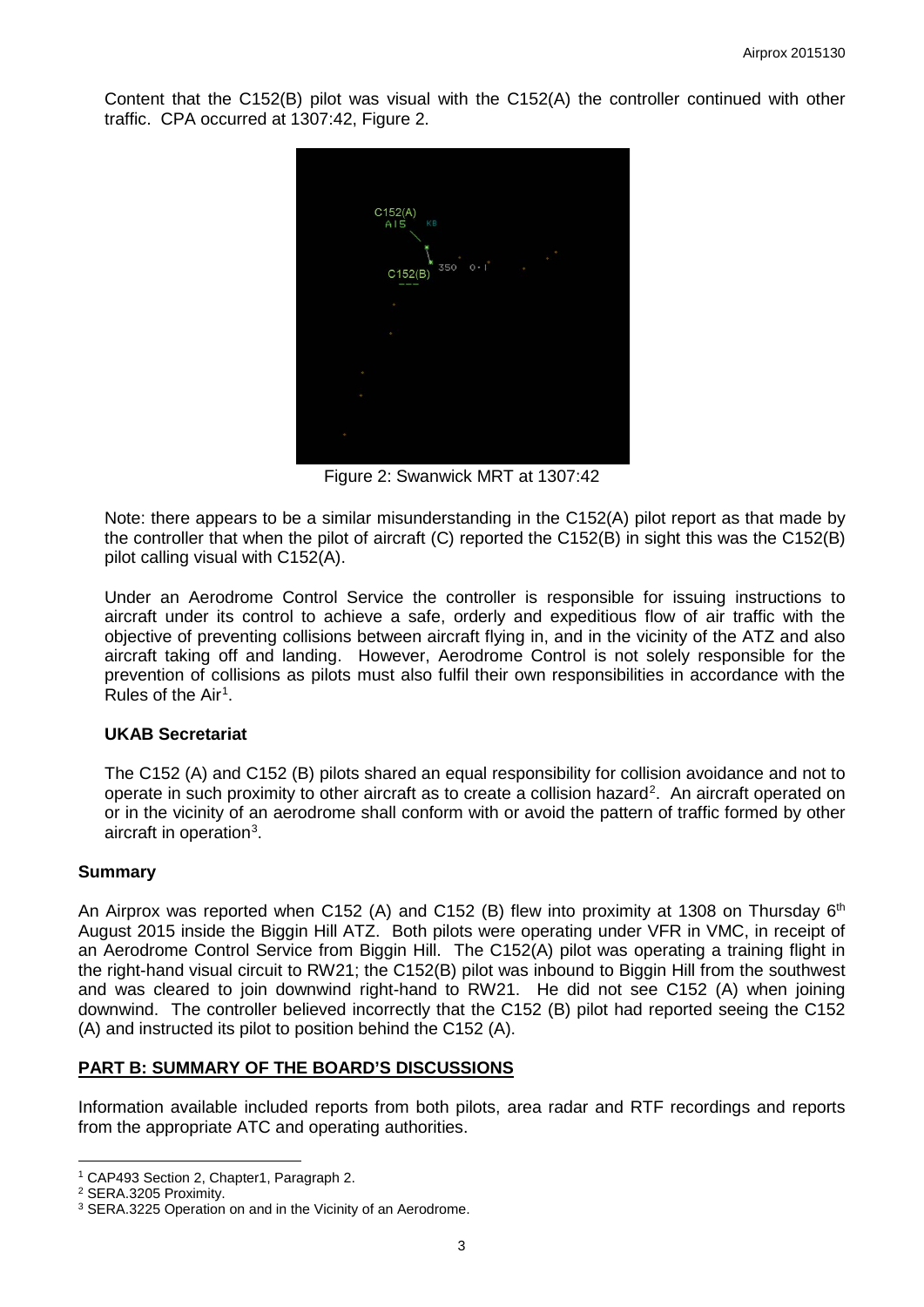In trying to understand the context behind the incident, the Board noted that there had been a misunderstanding by the controller and the pilot of C152 (A) when the pilot of aircraft (C) reported seeing a Cessna (which was C152 (B)). Both had believed that the pilot of C152 (B) had made this call. The ATSI advisor explained that the three-letter callsigns of C152 (B) and aircraft (C) were similar; only the last letter being different. He commented that when he had initially listened to the RT recording, due to the quality of the transmission, he also believed that the C152 (B) pilot had made the visual call. He added that the voices of the pilots of the C152 (B) and aircraft (C) also sounded similar. It was only on further investigation that he realised that it had come from the pilot of aircraft (C). Following this explanation the Board were able to understand why this confusion had arisen. They considered that if a desk-investigation had found it hard to establish which pilot had transmitted then it would obviously have been more difficult for the controller and the C152 (A) pilot as they had only had one opportunity to hear the transmission in what was a busy operational environment.

In further investigating the context behind the incident, the Board were disappointed that the Biggin Hill controller had not filed a report. The ATSI advisor explained that, although the controller had been aware that the pilot of C152 (A) would be filing an Airprox, he did not consider he needed to file an MOR but had completed a local report on the incident. The advisor commented that there had been a number of occasions recently when controllers had not filed reports concerning Airprox; this matter is being addressed by ATSI. By way of adding more context to the incident, the ATSI advisor briefed the Board that, during his investigation, he had been informed by Biggin Hill ATC that the controller had been monitoring a trainee at the time of the Airprox and, although the transmissions had been made by the trainee, he had been largely prompted by his mentor in most aspects.

The Board then turned their attention to the ATC circumstances of the Airprox. They noted that the C152 (A) pilot had been carrying out a training detail on RW21RH, that the C152 (B) pilot had been cleared to join right-hand downwind RW21 to report at 5nm and that, at the same time, the pilot of aircraft (C) was departing ahead of C152 (A), which was on final approach. As C152 (B) approached, its pilot, and that of aircraft (C), were given Traffic Information on each other and C152 (A) pilot was also advised about the inbound C152 (B) and instructed to continue on runway heading after his touch and go. The ATSI advisor explained that the controller had then become aware from looking at the Aerodrome Traffic Monitor (ATM)<sup>[4](#page-3-0)</sup> that the C152 (B) pilot was approaching the downwind leg from the southwest, close to the airfield, rather than joining from the west as he had expected. As a result, the controller's plan had been to turn the C152 (A) pilot onto the crosswind leg in good time, but this instruction had been delayed by another pilot contacting the frequency at the time, after which he made the call to the C152 (A) pilot and advised him that he was number one. Civil ATC Airfield members commented that he should have been aware, from observation of the ATM, of the position of C152 (B) at the time and that, in their opinion this delayed turn onto the crosswind leg created a potential confliction between C152 (A) and C152(B). Some members wondered whether it was possible that the controller had misjudged the relative speeds of the two aircraft, C152 (A) would have been slower than C152 (B) as it climbed, and C152 (B) would have had a tailwind as its pilot positioned downwind. As luck would have it, just before the controller was going to inform the pilot of C152(B) of his sequence in the circuit, the pilot of aircraft (C) reported seeing a C152 (C152(B)) and this had been when confusion had arisen. Mistaking the call as being made by the C152 (B) pilot, the controller had instructed C152 (B) pilot to follow C152 (A), which he thought he could see, and join downwind. The pilot of C152 (B) acknowledged the call and so, because the controller believed that the traffic situation between the two C152s had been resolved, he had turned his attention to other traffic.

The Board then discussed the actions of the two pilots. A civil pilot member commented that he was surprised that the pilot of the C152 (A) had not seen C152 (B) prior to turning crosswind. However, it was possible that the geometry of the incident had meant that C152 (B) had been obscured to C152 (A)'s pilot. Unfortunately, C152 (A)'s pilot believed that the joining traffic had him in sight, and so was comfortable to continue. For his part, the Board noted that the C152 (B) pilot had been informed

l

<span id="page-3-0"></span><sup>4</sup> CAP 493, Manual of Air Traffic Services, Section 2, Chapter 1, Paragraph 21, states that the ATM can be used to provide information to aircraft on the position of other aircraft in the circuit.